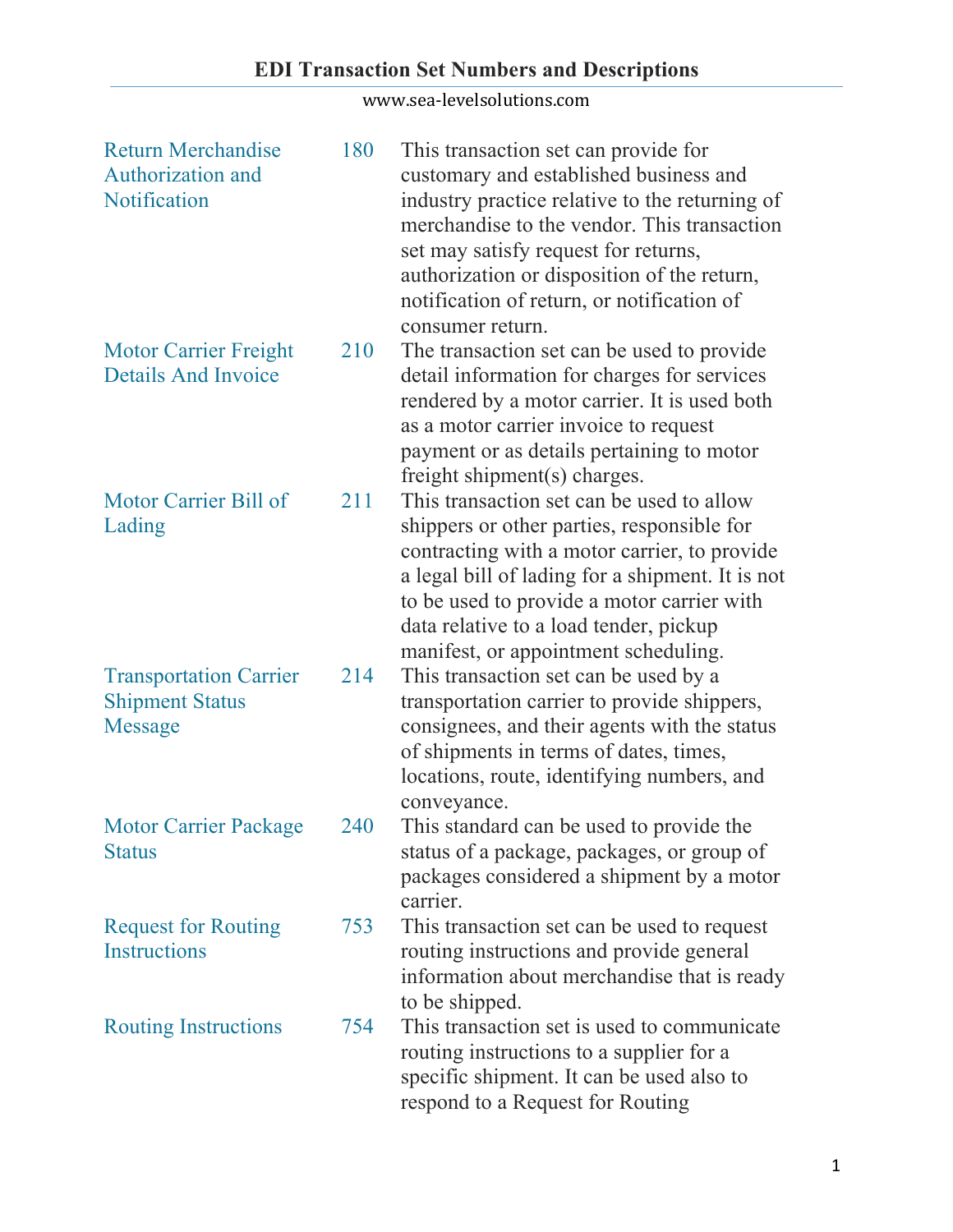| Invoice                                            | 810 | Instructions Transaction Set (753).<br>The transaction set can be used to provide<br>for customary and established business and<br>industry practice relative to the billing for<br>goods and services provided.                                                                                                                                                                                                                                                                                                                                                                                                                                                           |
|----------------------------------------------------|-----|----------------------------------------------------------------------------------------------------------------------------------------------------------------------------------------------------------------------------------------------------------------------------------------------------------------------------------------------------------------------------------------------------------------------------------------------------------------------------------------------------------------------------------------------------------------------------------------------------------------------------------------------------------------------------|
| <b>Consolidated Service</b><br>Invoice / Statement | 811 | This transaction set provides for the billing<br>or reporting of complex and structured<br>service invoice/statement detail. This<br>standard can be used by organizations who<br>are interested in sending or receiving either<br>consolidated or standalone invoices for<br>service arrangements which require<br>processing other than that done for the<br>typical product invoice. The Consolidated<br>Service Invoice/Statement can be used as a<br>credit/debit memo to differentiate between<br>payable invoice items and information-only<br>memo items. This transaction set should not<br>be used as a standalone notification of a<br>credit/debit adjustment. |
| Credit / Debit<br>Adjustment                       | 812 | The transaction set can be used to notify a<br>trading partner of an adjustment or billback<br>and may be used to request an adjustment or<br>billback. It identifies and contains the<br>details and amounts covering exceptions,<br>adjustments, credits, or debits for goods or<br>services. This transaction set is<br>multidirectional between trading partners.                                                                                                                                                                                                                                                                                                      |
| Organizational<br>Relationships                    | 816 | This transaction set can be used to transmit<br>pertinent information about a parent<br>organization, its members and the<br>relationship of a member to another<br>member, and/or to the parent organization.<br>A parent organization could be an<br>association, a multi-hospital system, a chain<br>of retail stores, a holding company, etc. This<br>transaction set can be used to convey the<br>identity and relationship of members to a<br>parent organization; identify eligibility to                                                                                                                                                                           |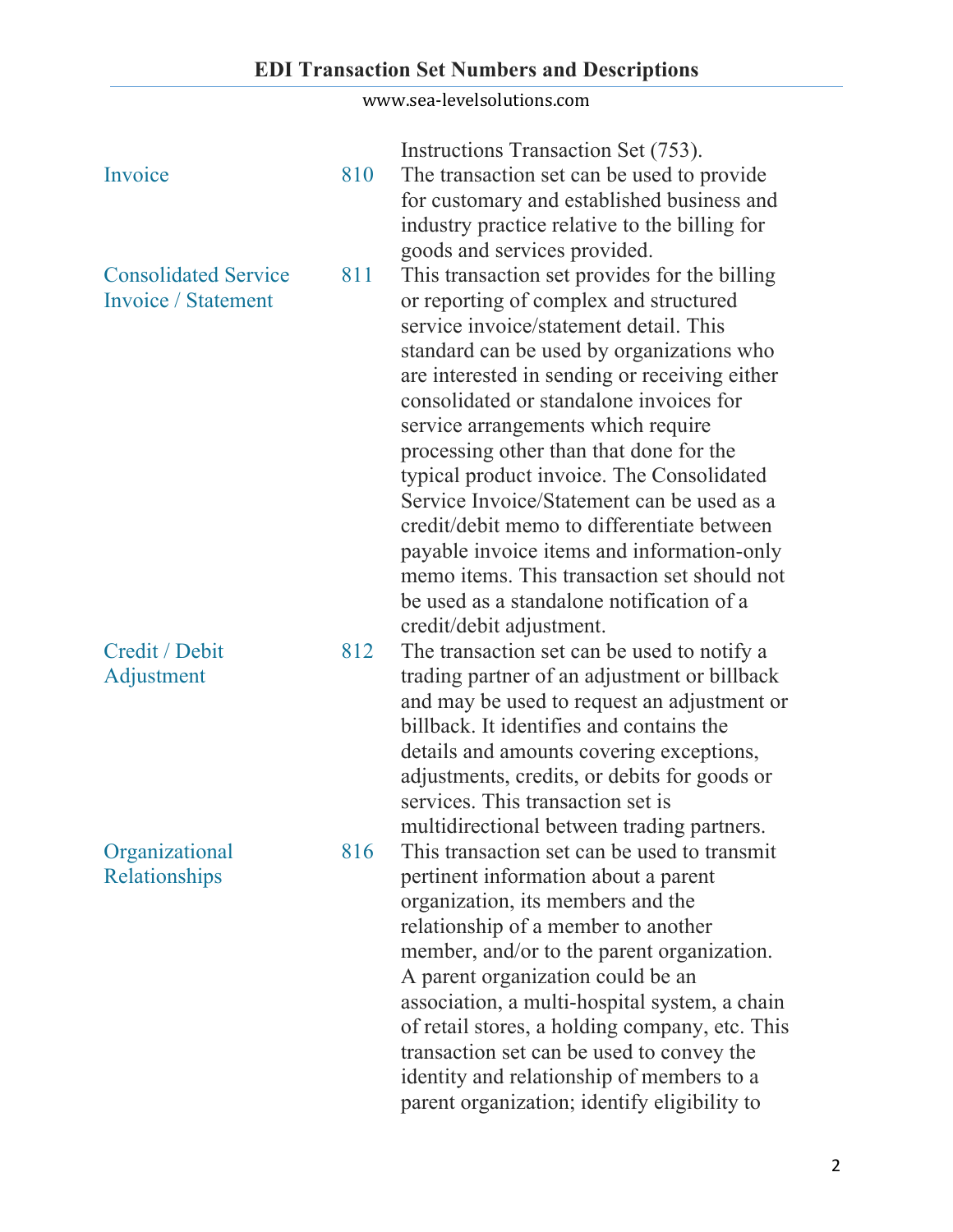purchase under the terms and conditions negotiated by a parent organization on behalf of its members; and to update application databases.

Payment order / Remittance Advice 820 The transaction set can be used to make a payment, send a remittance advice, or make a payment and send a remittance advice. This transaction set can be an order to a financial institution to make a payment to a payee. It can also be a remittance advice identifying the detail needed to perform cash application to the payee's accounts receivable system. The remittance advice can go directly from payer to payee, through a financial institution, or through a third party agent. Application Advice 824 The transaction set can be used to provide

the ability to report the results of an application system's data content edits of transaction sets. The results of editing transaction sets can be reported at the functional group and transaction set level, in either coded or free-form format. It is designed to accommodate the business need of reporting the acceptance, rejection or acceptance with change of any transaction set. The Application Advice should not be used in place of a transaction set designed as a specific response to another transaction set (e.g., purchase order acknowledgment sent in response to a purchase order). Planning Schedule with Release Capabilities 830 The transaction set can be used to provide for customary and established business practice relative to the transfer of forecasting/material release information between organizations. The planning schedule transaction may be used in various ways or in a combination of ways, such as: (1) a simple forecast; (2) a forecast with the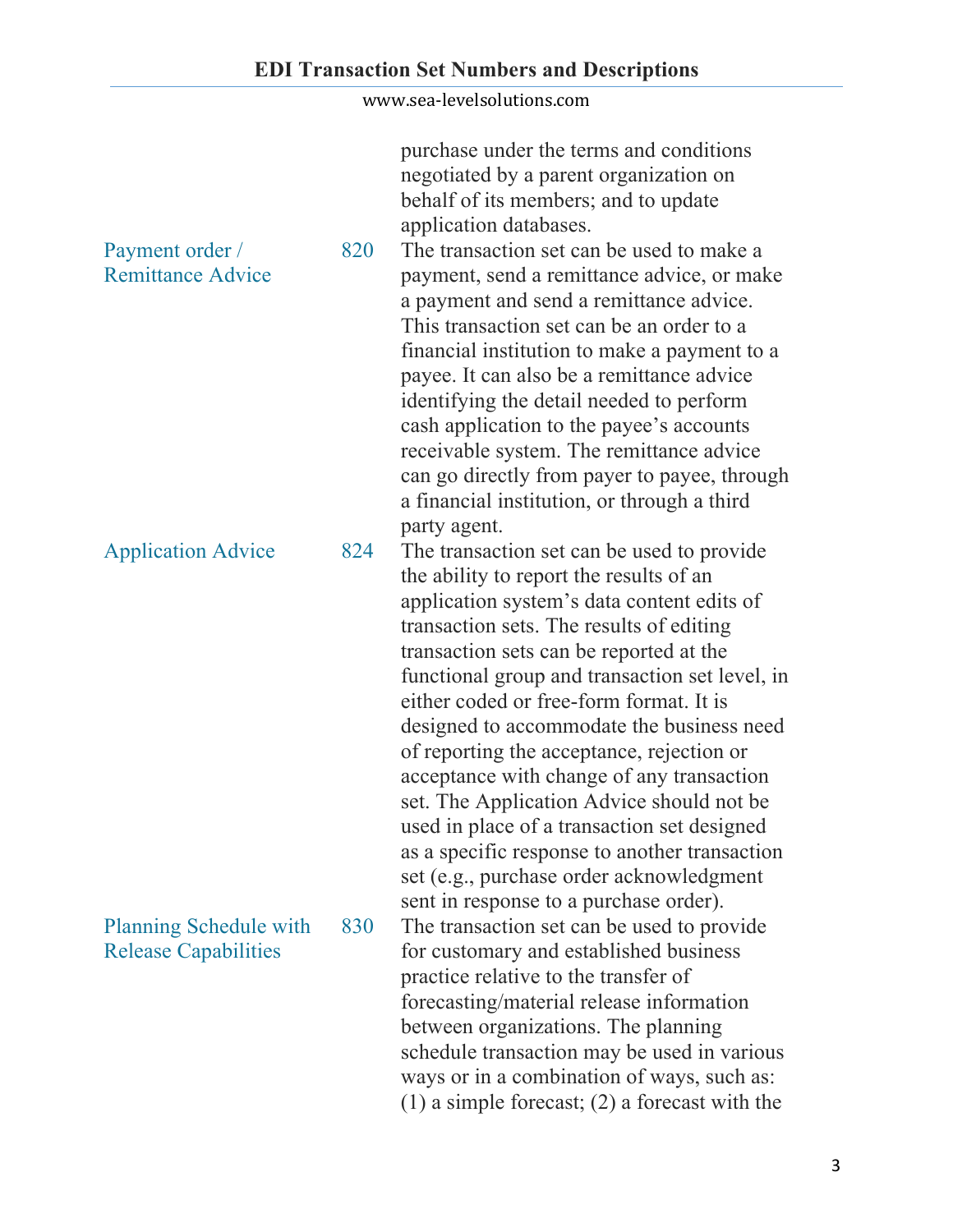|                              |     | buyer's authorization for the seller to<br>commit to resources, such as labor or |
|------------------------------|-----|----------------------------------------------------------------------------------|
|                              |     | material; $(3)$ a forecast that is also used as                                  |
|                              |     | an order release mechanism, containing                                           |
|                              |     | such elements as resource authorizations,                                        |
|                              |     | period-to-date cumulative quantities, and                                        |
|                              |     | specific ship/delivery patterns for                                              |
|                              |     | requirements that have been represented in                                       |
|                              |     | "buckets," such as weekly, monthly, or                                           |
|                              |     | quarterly. The order release forecast may                                        |
|                              |     | also contain all data related to purchase                                        |
|                              |     | orders, as required, because the order                                           |
|                              |     | release capability eliminates the need for                                       |
|                              |     | discrete generation of purchase orders.                                          |
| <b>Price / Sales Catalog</b> | 832 | The transaction set can be used to provide                                       |
|                              |     | for customary and established business and                                       |
|                              |     | industry practice relative to furnishing or                                      |
|                              |     | requesting the price of goods or services in                                     |
|                              |     | the form of a catalog.                                                           |
| <b>Request for Quotation</b> | 840 | The transaction set can be used to provide                                       |
|                              |     | potential buyers with the ability to solicit                                     |
|                              |     | price, delivery schedule, and other items                                        |
|                              |     | from potential sellers of goods and services.                                    |
| Specifications /             | 841 | The transaction set can be used to transmit                                      |
| <b>Technical Information</b> |     | or request specifications or technical                                           |
|                              |     | information between trading partners. It can                                     |
|                              |     | be used to transmit engineering change and                                       |
|                              |     | engineering change requests. It can also be                                      |
|                              |     | used to allow EDI trading partners the                                           |
|                              |     | ability to exchange a complete or partial                                        |
|                              |     | technical description of a product, process,                                     |
|                              |     | service, etc. over the same path as any other                                    |
|                              |     | EDI transaction. The detail area can include                                     |
|                              |     | graphic, text, parametric, tabular, image,                                       |
|                              |     | spectral, or audio data. A transmission                                          |
|                              |     | includes identification information to assist                                    |
|                              |     | the receiver in interpreting and utilizing the                                   |
|                              |     | information included in the transaction. The                                     |
|                              |     | transmission and receipt of the data may                                         |
|                              |     |                                                                                  |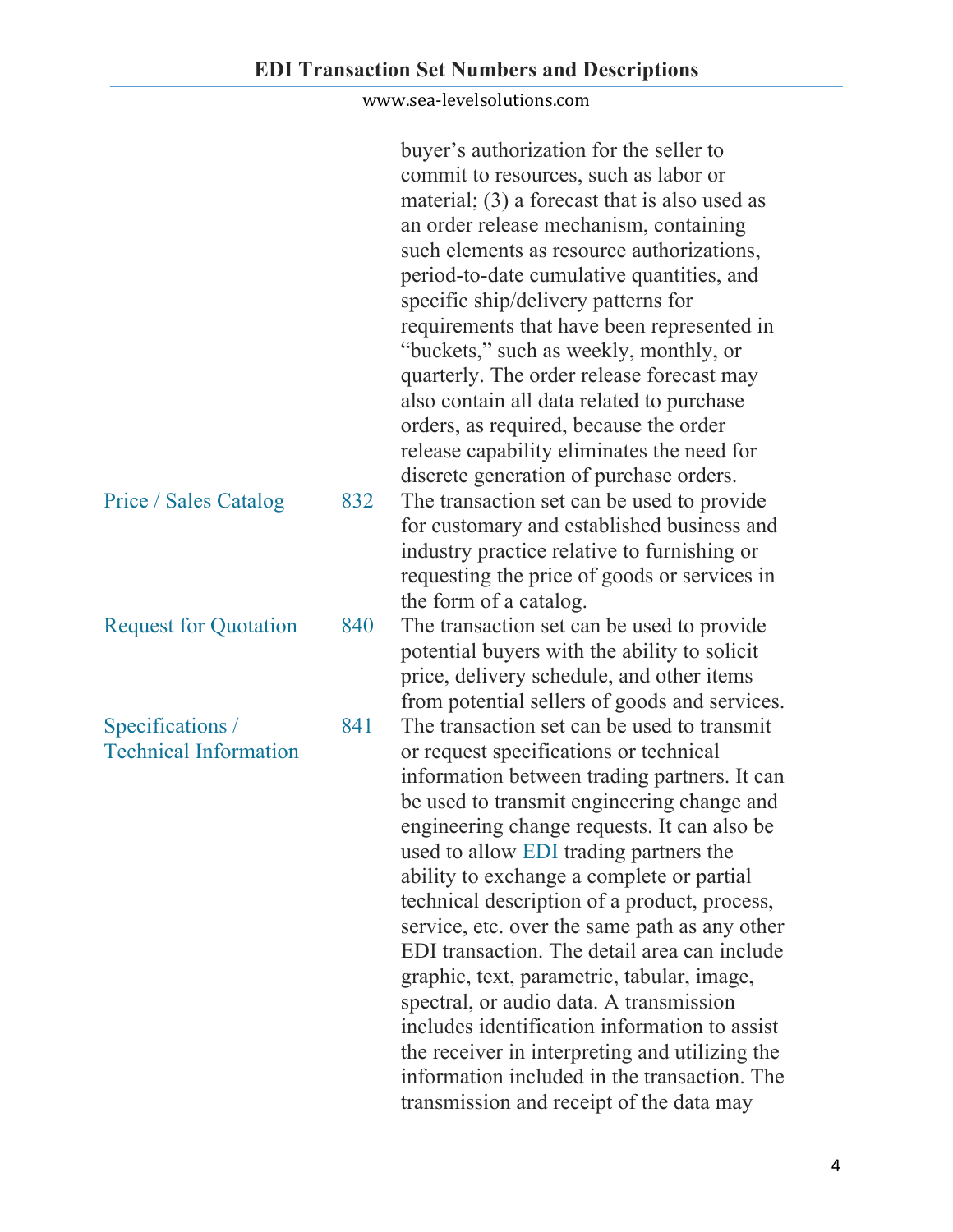require private agreement between the trading partners to automate the receipt of the data.

- 844 The transaction set can be used to transmit specific data in the form of a debit, credit, or request for credit relating to pre-authorized product transfer actions.
- 845 The transaction set can be used by a vendor or manufacturer to transmit specific data relative to the status of or changes to outstanding price authorizations.
- 846 The transaction set can be used in the following ways: (1) for a seller of goods and services to provide inventory information to a prospective purchaser, with no obligation to the purchaser to acquire these goods or services; (2) for a representative of a seller of goods and services to supply inventory information to that seller; (3) for one location to supply another location with inventory information; and (4) for an inquiry as to the availability of inventory with no obligation on the seller of goods and services to reserve that inventory.
- 849 The transaction set can be used to transmit a detailed or summary response to a party requesting an accounting adjustment relating to a pre-authorized product transfer.
- Purchase Order 850 The transaction set can be used to provide for customary and established business and industry practice relative to the placement of purchase orders for goods and services. This transaction set should not be used to convey purchase order changes or purchase order acknowledgment information.
- Product Activity Data 852 The transaction set can be used to advise a trading partner of inventory, sales, and other product activity information. Product activity data enables a trading partner to

| <b>Price Authorization</b> |  |
|----------------------------|--|
| $\lambda$ 1 1 $\lambda$    |  |

Account Adjustment

Acknowledgement / **Status** 

Product Transfer

Inventory Inquiry / Advice

| <b>Response to Product</b> |  |
|----------------------------|--|
| <b>Transfer Account</b>    |  |
| Adjustment                 |  |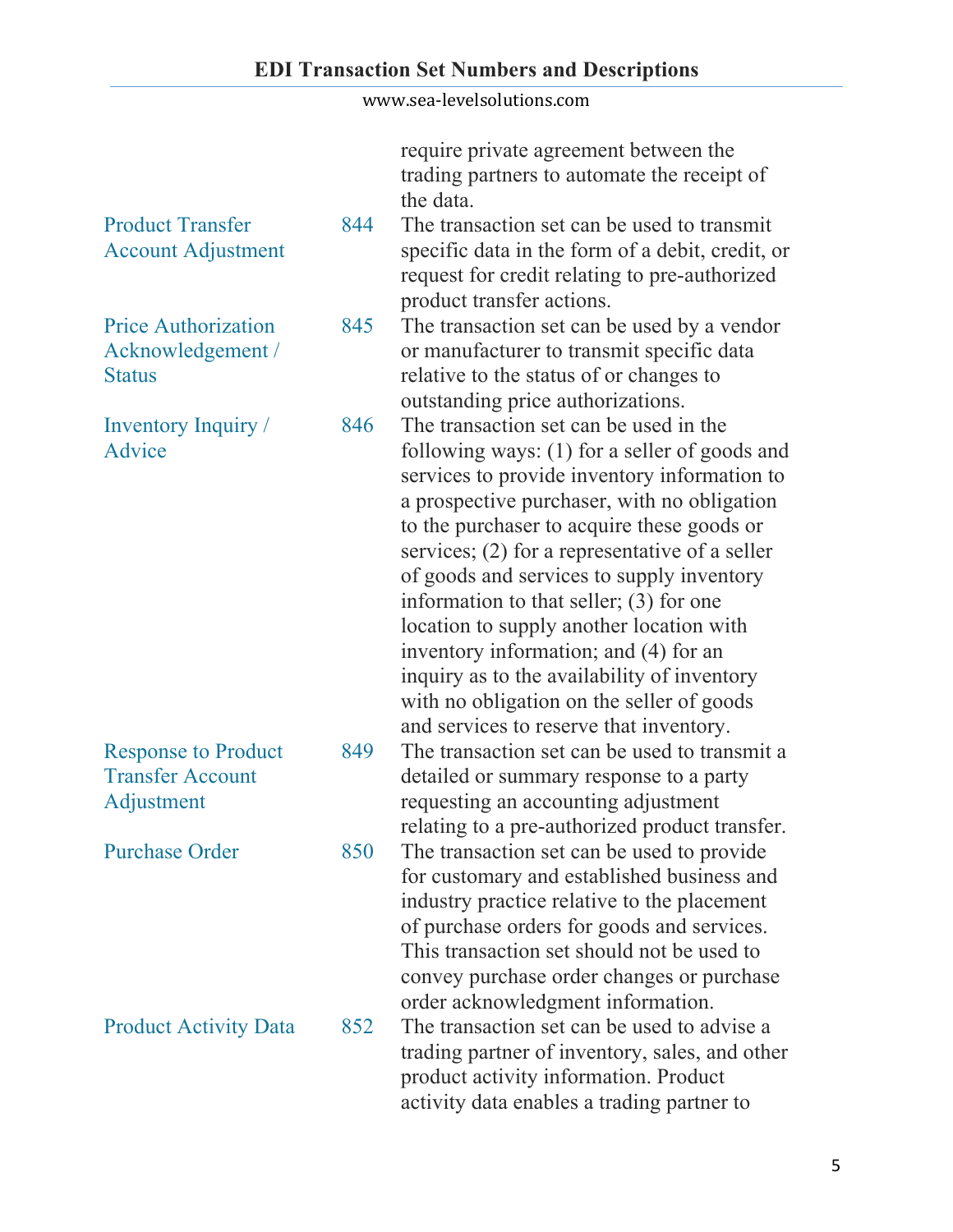plan and ship, or propose inventory replenishment quantities, for distribution centers, warehouses or retail outlets. The receiver of the transaction set will maintain some type of inventory/product movement records for its trading partners to enable replenishment calculations based on data provided by the distributor, warehouse or retailer.

855 The transaction set can be used to provide for customary and established business and industry practice relative to a seller's acknowledgment of a buyer's purchase order. This transaction set can also be used as notification of a vendor generated order. This usage advises a buyer that a vendor has or will ship merchandise as prearranged in their partnership.

856 The transaction set can be used to list the contents of a shipment of goods as well as additional information relating to the shipment, such as order information, product description, physical characteristics, type of packaging, marking, carrier information, and configuration of goods within the transportation equipment. The transaction set enables the sender to describe the contents and configuration of a shipment in various levels of detail and provides an ordered flexibility to convey information. The sender of this transaction is the organization responsible for detailing and communicating the contents of a shipment, or shipments, to one or more receivers of the transaction set. The receiver of this transaction set can be any organization having an interest in the contents of a shipment or information about the contents of a shipment.

### Purchase Order Acknowledgement

### Shipment Notice / Manifest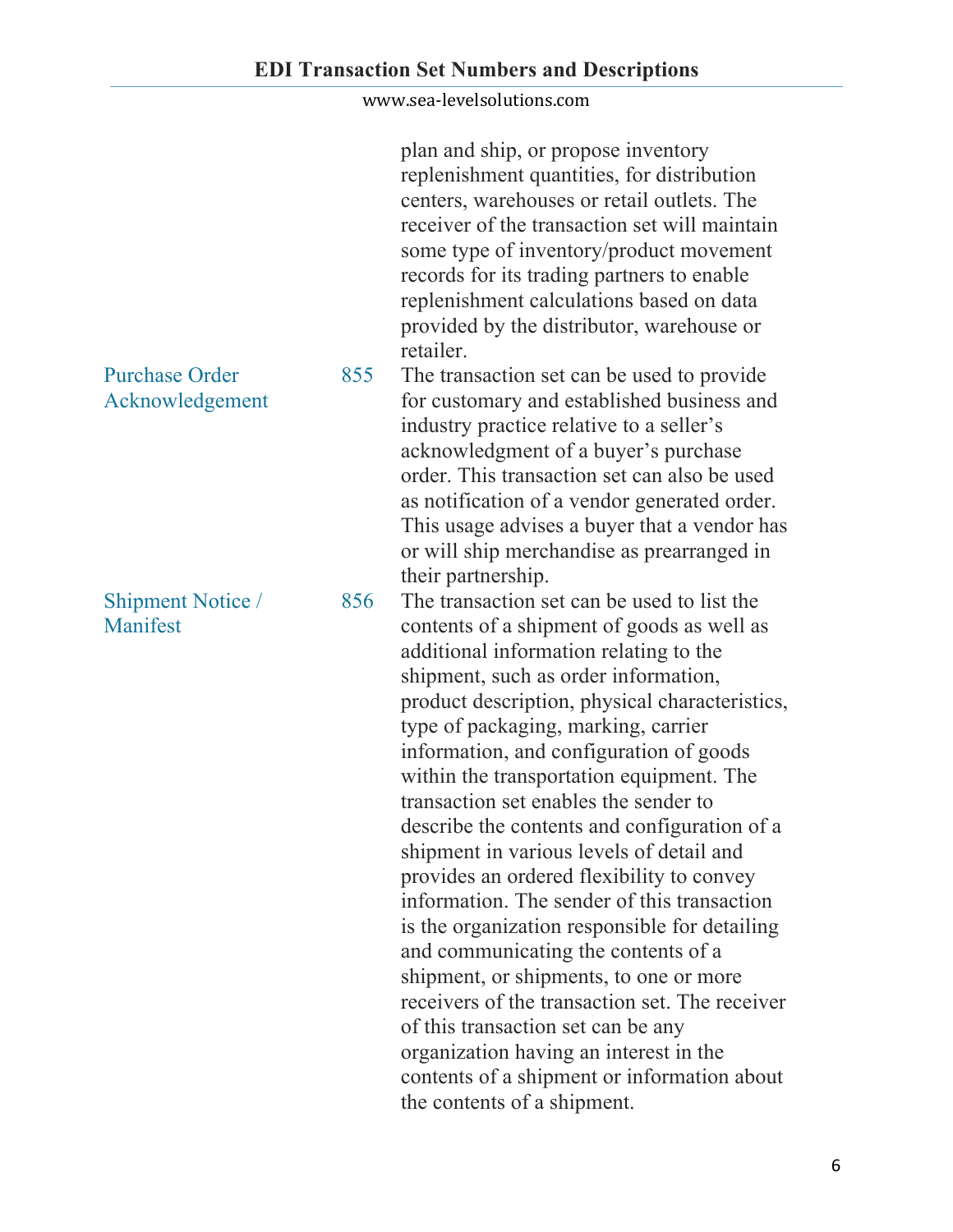| <b>Shipment and Billing</b><br><b>Notice</b>    | 857 | This transaction set provides the recipient of<br>a shipment with data for both receipt<br>planning and payment generation. EDI and<br>telecommunications technologies suggest<br>efficiencies in the way business data is<br>processed. For example, the sender of a<br>shipment may send the recipient's receiving<br>function a Ship Notice/Manifest (856), and<br>the payables function an Invoice $(810)$ , even<br>though the contents of these two documents<br>may be largely redundant. In certain<br>business environments, the Shipment and<br>Billing Notice permits the consolidation of<br>these two documents into one. Specifically,<br>this transaction set is appropriate where the<br>shipment data, when it includes terms and<br>item prices, can be used both to plan<br>receipts and to generate payment. In this<br>environment, the exact prices for the items<br>shipped may not be known in advance by<br>both parties. This transaction set is not<br>appropriate in so-called Evaluated Receipts<br>Settlement (ERS) environments, in which<br>the exact prices for the items shipped have<br>been agreed upon by, and are known to,<br>both parties in advance. This transaction set<br>is not to be used to replace the Ship<br>Notice/Manifest (856) or Invoice (810)<br>individually, but only to replace both,<br>together. |
|-------------------------------------------------|-----|---------------------------------------------------------------------------------------------------------------------------------------------------------------------------------------------------------------------------------------------------------------------------------------------------------------------------------------------------------------------------------------------------------------------------------------------------------------------------------------------------------------------------------------------------------------------------------------------------------------------------------------------------------------------------------------------------------------------------------------------------------------------------------------------------------------------------------------------------------------------------------------------------------------------------------------------------------------------------------------------------------------------------------------------------------------------------------------------------------------------------------------------------------------------------------------------------------------------------------------------------------------------------------------------------------------------------------------------------------------|
| <b>Purchase Order Change</b><br>Request – Buyer | 860 | The transaction set can be used to provide<br>the information required for the customary                                                                                                                                                                                                                                                                                                                                                                                                                                                                                                                                                                                                                                                                                                                                                                                                                                                                                                                                                                                                                                                                                                                                                                                                                                                                      |
| Initiated                                       |     | and established business and industry<br>practice relative to a purchase order change.                                                                                                                                                                                                                                                                                                                                                                                                                                                                                                                                                                                                                                                                                                                                                                                                                                                                                                                                                                                                                                                                                                                                                                                                                                                                        |
|                                                 |     | This transaction can be used: $(1)$ by a buyer                                                                                                                                                                                                                                                                                                                                                                                                                                                                                                                                                                                                                                                                                                                                                                                                                                                                                                                                                                                                                                                                                                                                                                                                                                                                                                                |
|                                                 |     | to request a change to a previously<br>submitted purchase order or $(2)$ by a buyer                                                                                                                                                                                                                                                                                                                                                                                                                                                                                                                                                                                                                                                                                                                                                                                                                                                                                                                                                                                                                                                                                                                                                                                                                                                                           |

to confirm acceptance of a purchase order change initiated by the seller or by mutual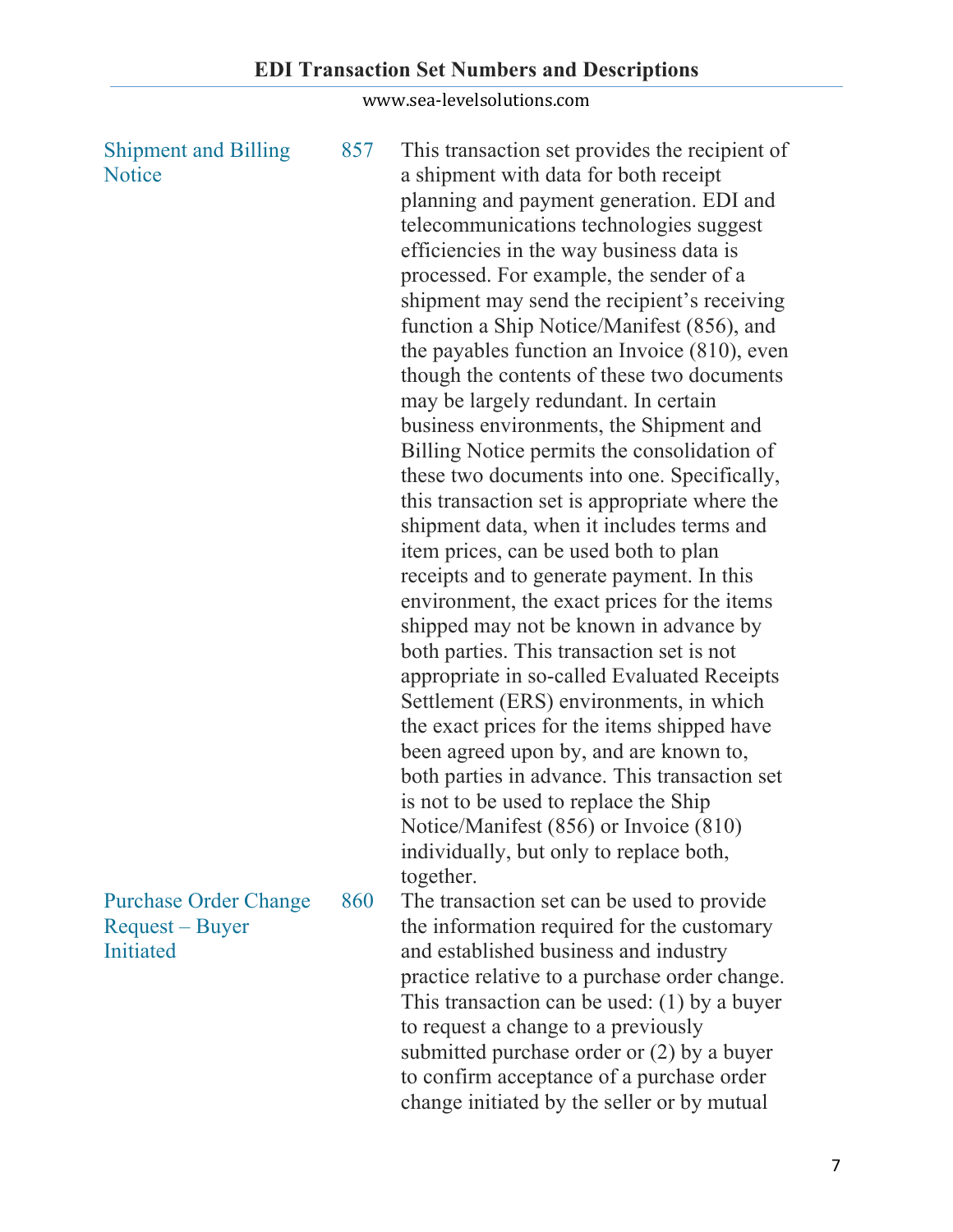|                                                     |     | agreement of the two parties.                                                                                                                                                                                                                                                                                                                                                                                                                                                                                                                                                                                                                                                                                                                                                                                                                                                                                                                                                                                                                                                                                                                                                                   |
|-----------------------------------------------------|-----|-------------------------------------------------------------------------------------------------------------------------------------------------------------------------------------------------------------------------------------------------------------------------------------------------------------------------------------------------------------------------------------------------------------------------------------------------------------------------------------------------------------------------------------------------------------------------------------------------------------------------------------------------------------------------------------------------------------------------------------------------------------------------------------------------------------------------------------------------------------------------------------------------------------------------------------------------------------------------------------------------------------------------------------------------------------------------------------------------------------------------------------------------------------------------------------------------|
| Receiving Advice /<br><b>Acceptance Certificate</b> | 861 | The transaction set can be used to provide<br>for customary and established business and<br>industry practice relative to the notification<br>of receipt or formal acceptance of goods and<br>services.                                                                                                                                                                                                                                                                                                                                                                                                                                                                                                                                                                                                                                                                                                                                                                                                                                                                                                                                                                                         |
| <b>Shipping Schedule</b>                            | 862 | The transaction set can be used by a<br>customer to convey precise shipping<br>schedule requirements to a supplier, and is<br>intended to supplement the planning<br>schedule transaction set (830). The shipping<br>schedule transaction set will supersede<br>certain shipping and delivery information<br>transmitted in a previous planning schedule<br>transaction, but it does not replace the 830<br>transaction set. The shipping schedule<br>transaction set shall not be used to authorize<br>labor, materials or other resources. The use<br>of this transaction set will facilitate the<br>practice of Just-In-Time (JIT)<br>manufacturing by providing the customer<br>with a mechanism to issue precise shipping<br>schedule requirements on a more frequent<br>basis than with the issuance of a planning<br>schedule transaction, e.g., daily shipping<br>schedules versus weekly planning<br>schedules. The shipping schedule<br>transaction also provides the ability for a<br>customer location to issue shipping<br>requirements independent of other customer<br>locations when planning schedule<br>transactions are issued by a consolidated<br>scheduling organization. |
| <b>Text Message</b>                                 | 864 | The transaction set can be used to provide<br>users with a capability to electronically<br>move messages, contracts, explanations, and<br>other one-time communications. It is the<br>intent of this transaction set to provide<br>electronic communication (messages) for                                                                                                                                                                                                                                                                                                                                                                                                                                                                                                                                                                                                                                                                                                                                                                                                                                                                                                                      |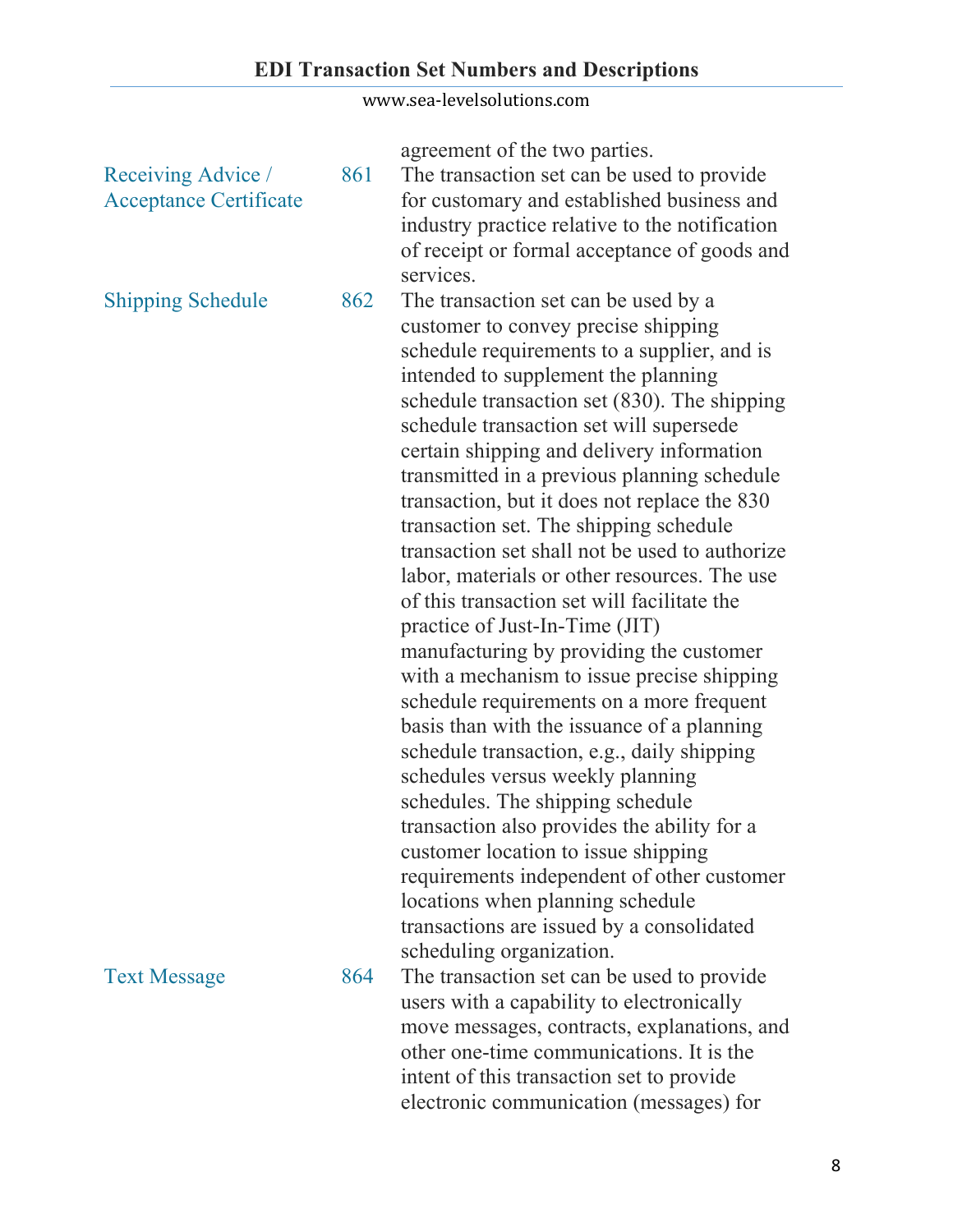|                                                                                    |     | people, not for computer processing. The<br>use of the transaction set to transmit quasi<br>or unique transaction set standards is<br>discouraged. The use of the Text Message<br>transaction set demands of the sender<br>certain detailed information about the<br>recipient. The transaction set's purpose is to<br>provide communication to the recipient in<br>some human-readable form. The recipient's<br>network will dictate what capabilities are<br>available for delivery of the information. It<br>is the responsibility of the sender to obtain<br>this information and include it in the<br>transmission. |
|------------------------------------------------------------------------------------|-----|--------------------------------------------------------------------------------------------------------------------------------------------------------------------------------------------------------------------------------------------------------------------------------------------------------------------------------------------------------------------------------------------------------------------------------------------------------------------------------------------------------------------------------------------------------------------------------------------------------------------------|
| <b>Purchase Order Change</b><br>Acknowledgement /<br>Request – Seller<br>Initiated | 865 | The transaction set can be used to convey<br>acceptance or rejection of changes to a<br>previously submitted purchase order by the<br>seller or to notify the buyer of changes<br>initiated by the seller to a previously<br>submitted purchase order by the seller.                                                                                                                                                                                                                                                                                                                                                     |
| <b>Product Transfer and</b><br><b>Resale Report</b>                                | 867 | The transaction set can be used to: $(1)$ report<br>information about product that has been<br>transferred from one location to another; $(2)$<br>report sales of product from one or more<br>locations to an end customer; or $(3)$ report<br>sales of a product from one or more<br>locations to an end customer, and demand<br>beyond actual sales (lost orders). Report<br>may be issued by either buyer or seller.                                                                                                                                                                                                  |
| <b>Order Status Inquiry</b>                                                        | 869 | The transaction set can be used to request<br>all pertinent information relative to an entire<br>purchase order, selected line items on a<br>purchase order, or selected<br>products/services on a purchase order.<br>Inquiry can also be made for all or a<br>selected portion of the customer's ordered<br>items, all or a selected portion of the<br>customer's unshipped items, or all or a<br>selected portion of the customer's shipped                                                                                                                                                                            |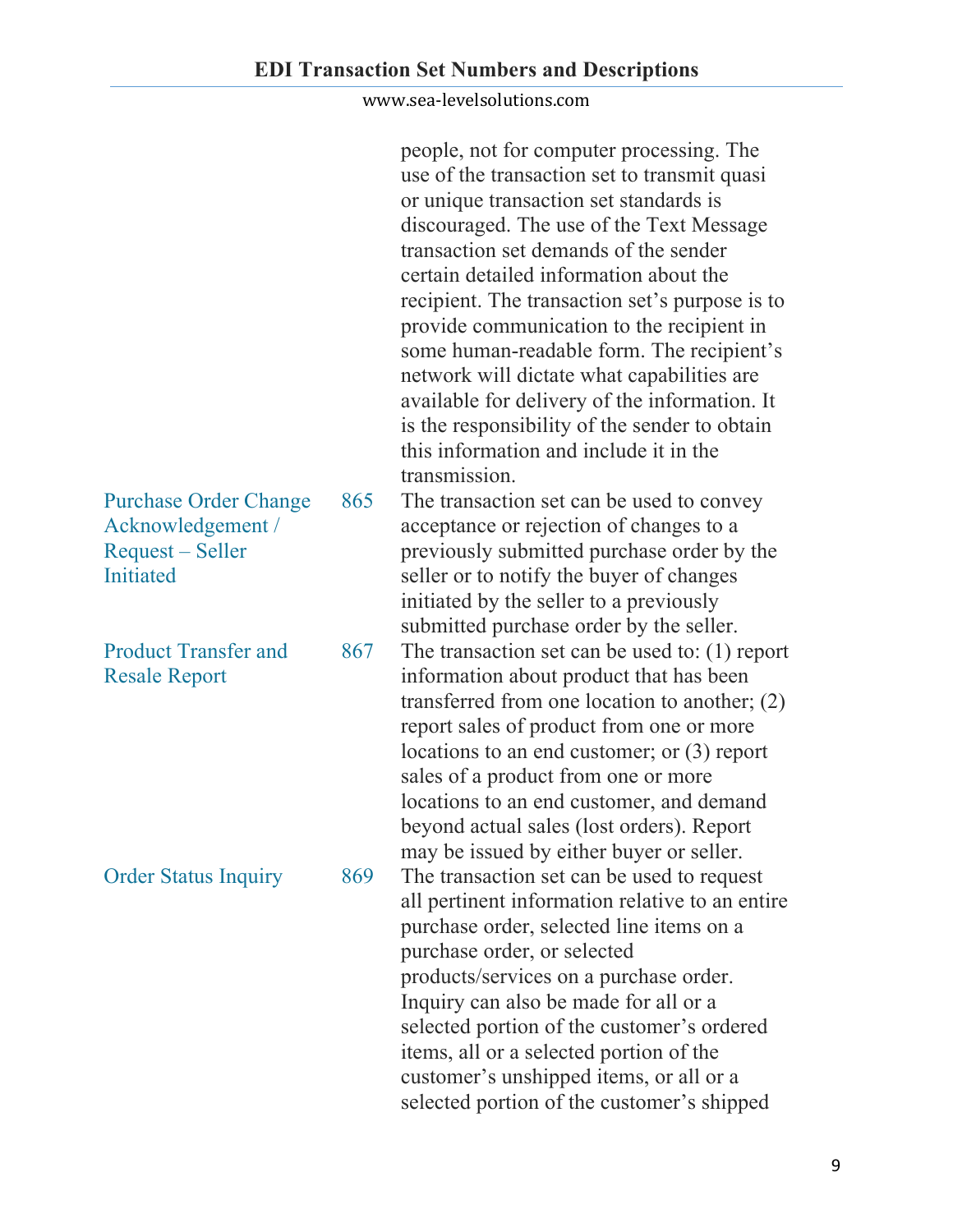| <b>Order Status Report</b>                              | 870 | items.<br>The transaction set can be used to report on<br>the current status of a requirement forecast,<br>an entire purchase order, selected line items<br>on a purchase order, selected<br>products/services on a purchase order, or<br>purchase orders for a specific customer in<br>their entirety or on a selection basis. The<br>transaction set can also be used to report on<br>the current status of single or multiple<br>requisitions. The report format allows for<br>the inclusion of "reasons" relative to the<br>status. This transaction set may also be used<br>to update the supplier's scheduled shipment<br>or delivery dates. This transaction set can<br>result from either an inquiry or a |
|---------------------------------------------------------|-----|-------------------------------------------------------------------------------------------------------------------------------------------------------------------------------------------------------------------------------------------------------------------------------------------------------------------------------------------------------------------------------------------------------------------------------------------------------------------------------------------------------------------------------------------------------------------------------------------------------------------------------------------------------------------------------------------------------------------|
| <b>Grocery Products</b><br><b>Purchase Order</b>        | 875 | prearranged schedule agreed to by the<br>trading partners.<br>This transaction set can be used to provide<br>for customary and established grocery<br>industry practice relative to the placement<br>of purchase orders for finished goods in a<br>retail or wholesale consumer market. This<br>standard can be used by a retailer or<br>wholesaler organization to request delivery<br>of finished goods from a broker or supplier                                                                                                                                                                                                                                                                               |
| <b>Grocery Products</b><br><b>Purchase Order Change</b> | 876 | organization. This transaction set should not<br>be used to convey purchase order changes<br>or purchase order acknowledgment<br>information.<br>This transaction set can be used to provide<br>for customary and established grocery<br>industry practice relative to the changing of<br>purchase orders for finished goods in a retail<br>or wholesale consumer market. This<br>standard can be used by a retailer or<br>wholesaler organization to request a change                                                                                                                                                                                                                                            |

to a previously submitted purchase order. Changes are accomplished by restating the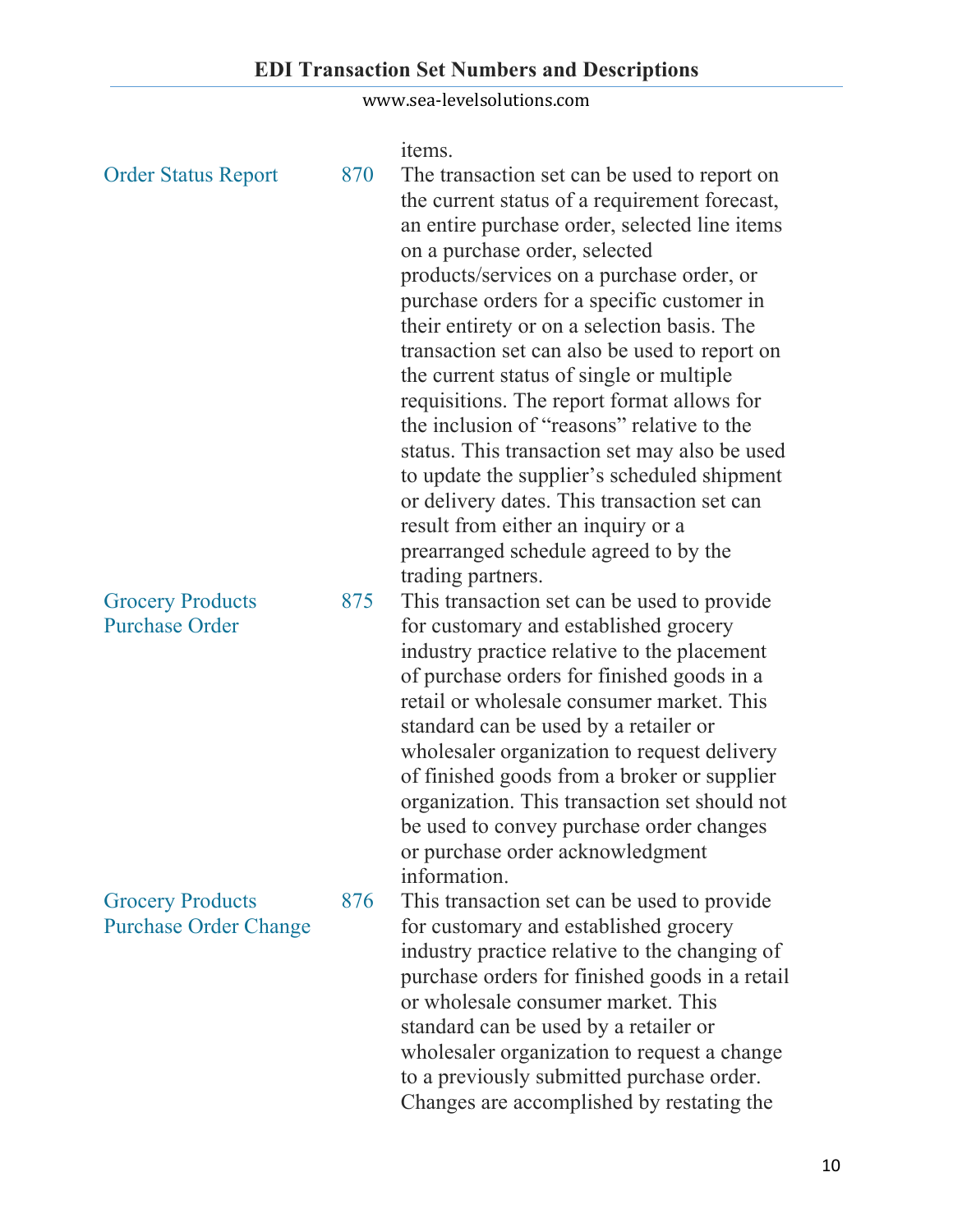|                                                            |     | value of the data elements to be changed<br>rather than indicating the difference<br>between the old and new value. Deletions<br>are handled by restating the values to zeros<br>or blanks. If an item is to be deleted, the<br>quantity ordered is restated to zero.                                                                                                                                                                                    |
|------------------------------------------------------------|-----|----------------------------------------------------------------------------------------------------------------------------------------------------------------------------------------------------------------------------------------------------------------------------------------------------------------------------------------------------------------------------------------------------------------------------------------------------------|
| <b>Price Information</b>                                   | 879 | This transaction set can be used to enable a<br>manufacturer, supplier, broker, or agent to<br>provide a trading partner with pricing<br>information.                                                                                                                                                                                                                                                                                                    |
| <b>Grocery Products</b>                                    | 880 | This transaction set can be used to provide                                                                                                                                                                                                                                                                                                                                                                                                              |
| Invoice                                                    |     | for customary and established grocery<br>industry practice relative to billing details<br>for finished goods in a retail or wholesale<br>consumer market. The transaction set can be<br>used by the supplier or broker organization<br>to request payment from a retailer or<br>wholesaler organization. This transaction set<br>is to be used for standalone detail billing<br>and cannot be used for statement billing or<br>credit/debit adjustments. |
| <b>Direct Store Delivery</b><br><b>Summary Information</b> | 882 | This transaction set can be used to<br>summarize detailed delivery, return and<br>adjustment information which was<br>previously reconciled at time of delivery in<br>a retail direct store delivery environment,<br>and also to request payment for the products<br>delivered. This transaction set will provide<br>only a summary of direct store deliveries<br>and adjustments without product detail.                                                |
| <b>Item Maintenance</b>                                    | 888 | This transaction set is used to enable a<br>manufacturer, supplier, broker, or agent to<br>provide detailed finished goods product<br>information to a partner in a consumer<br>goods market. This transaction set can be<br>used to provide information about new<br>products or changes in existing product<br>specifications. Price changes will not be<br>sent with this transaction set, but can be sent                                            |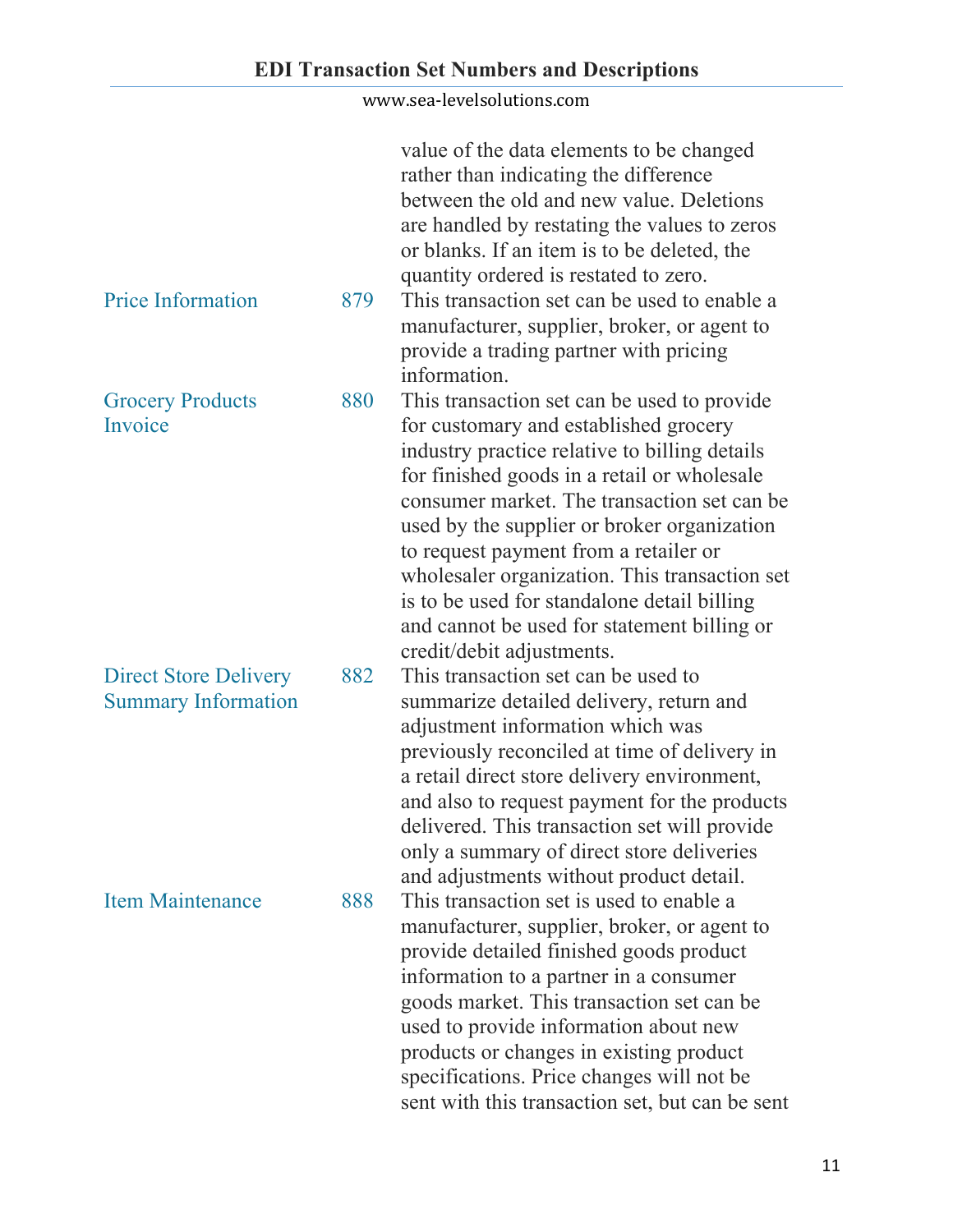with the Price Change Transaction Set (879).

| Promotion<br>Announcement                                    | 889 | This transaction set can be used by a broker,<br>distributor or manufacturer and provides for<br>customary and established business and<br>industry practice relative to the<br>announcement of promotion allowance<br>amounts, dates and performance conditions<br>that may apply; the replacement of a<br>previously transmitted promotion in its<br>entirety; the cancellation of a previously<br>transmitted promotion; changes to<br>promotion dates; or acceptance of a<br>promotion offered by a broker or supplier.<br>This transaction set is multidirectional<br>between trading partners. |
|--------------------------------------------------------------|-----|------------------------------------------------------------------------------------------------------------------------------------------------------------------------------------------------------------------------------------------------------------------------------------------------------------------------------------------------------------------------------------------------------------------------------------------------------------------------------------------------------------------------------------------------------------------------------------------------------|
| Delivery / Return Base<br>Record                             | 894 | The transaction set can be used to enable a<br>Direct Store Delivery (DSD) vendor to<br>communicate the details of a DSD delivery<br>and is to be used during the check-in<br>procedure.                                                                                                                                                                                                                                                                                                                                                                                                             |
| <b>Warehouse Shipping</b><br>Order                           | 940 | This transaction set can be used to enable<br>the depositor to advise a warehouse to make<br>a shipment, confirm a shipment, or modify<br>or cancel a previously transmitted shipping<br>order.                                                                                                                                                                                                                                                                                                                                                                                                      |
| <b>Warehouse Stock</b><br><b>Transfer Shipment</b><br>Advice | 943 | The transaction set can be used by a<br>depositor or an agent of the depositor to<br>advise the recipient that a transfer shipment<br>has been made. This transaction set provides<br>a receiving location with detail information<br>concerning product being shipped to that<br>location.                                                                                                                                                                                                                                                                                                          |
| <b>Warehouse Stock</b><br><b>Transfer Receipt</b><br>Advice  | 944 | The transaction set can be used by a<br>receiving location to advise a depositor or<br>an agent of the depositor that a transfer<br>shipment has been received. This<br>transaction set provides the depositor or the<br>depositor's agent with detail information                                                                                                                                                                                                                                                                                                                                   |